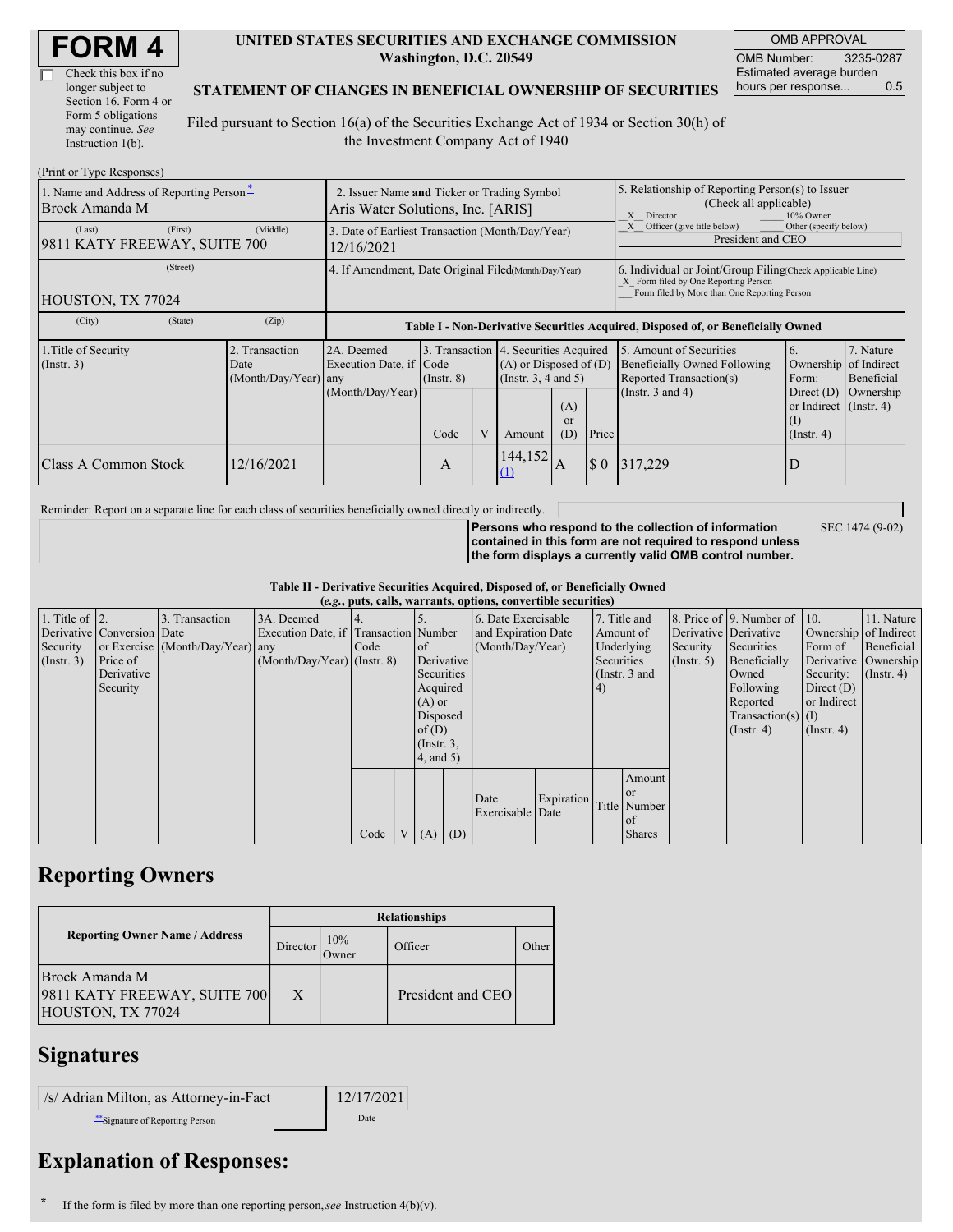**\*\*** Intentional misstatements or omissions of facts constitute Federal Criminal Violations. *See* 18 U.S.C. 1001 and 15 U.S.C. 78ff(a).

**( 1)** share of the Issuer's Class A common stock. The RSUs will vest in the following installments: (i) one-third on December 16, 2022, (ii) one-third on December 16, 2023, and Represents 144,152 restricted stock units ("RSUs") granted under the Aris Water Solutions, Inc. 2021 Equity Incentive Plan. Each RSU represents the right to receive one (iii) one-third on December 16, 2024.

### **Remarks:**

Exhibit 24.1 - Power of Attorney.

Note: File three copies of this Form, one of which must be manually signed. If space is insufficient, *see* Instruction 6 for procedure.

Potential persons who are to respond to the collection of information contained in this form are not required to respond unless the form displays a currently valid OMB number.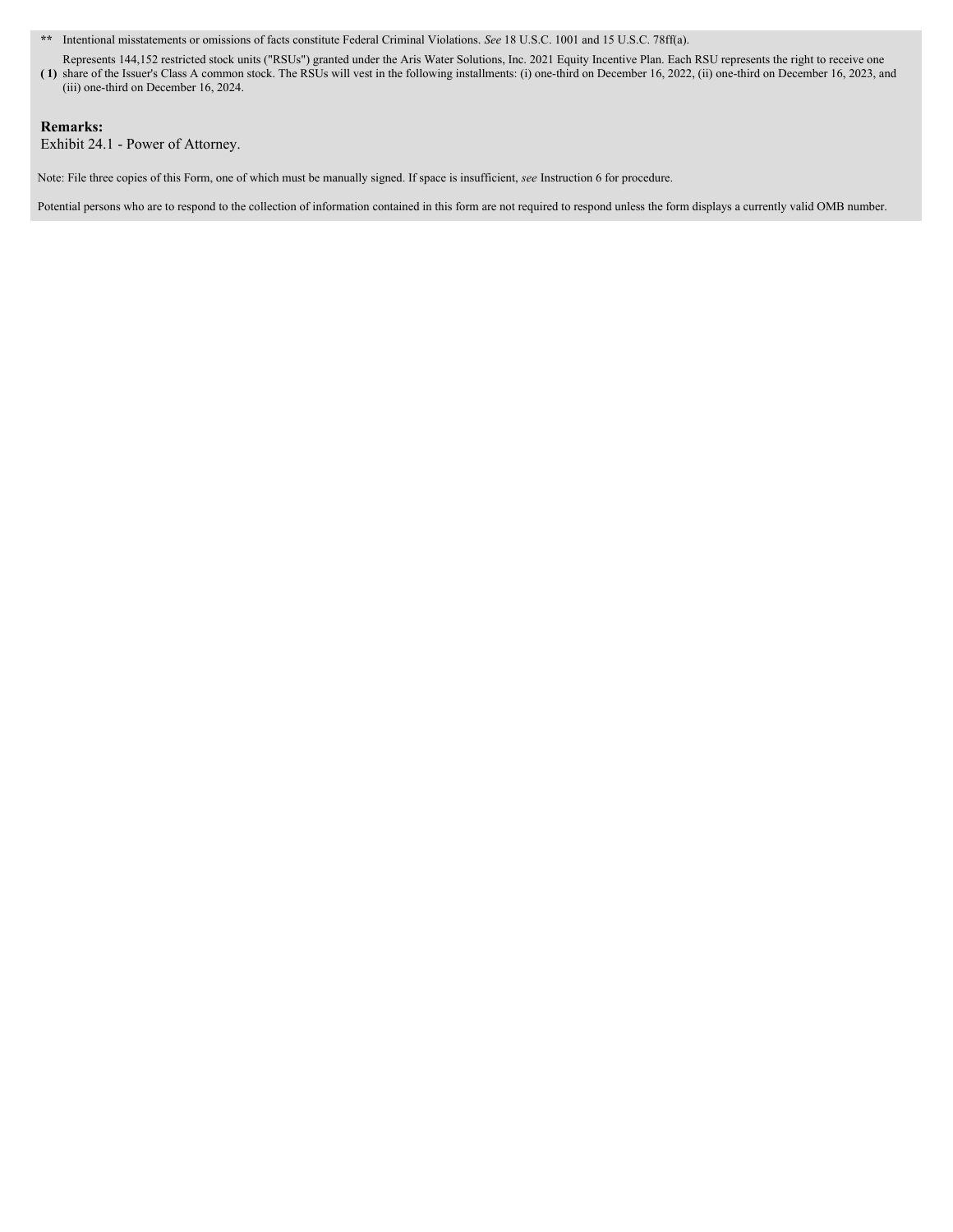#### POWER OF ATTORNEY

Know all by these presents that the undersigned hereby constitutes and appoints Brenda R. Schroer and Adrian Milton, and any of their substitutes, signing singly, as the undersigned's true and lawful attorney-in-fact (each of such persons and their substitutes being referred to herein as the "Attorney-in-Fact") with full power to act for the undersigned and in the undersigned's name, place and stead, in any and all capacities, to:

- 1. prepare, execute in the undersigned's name and on the undersigned's behalf, and submit to the U.S. Securities and Exchange Commission (the "SEC") a Form ID, including amendments thereto, and any other documents necessary or appropriate to obtain or update codes, passwords, and passphrases enabling the undersigned to make electronic filings with the SEC of reports required or considered by the Attorney-in-Fact to be advisable under the Securities Exchange Act of 1934 (the "Exchange Act") or any rule or regulation of the SEC;
- 2. prepare, execute and submit for and on behalf of the undersigned any and all reports (including any amendments thereto) the undersigned is required to file with the SEC, or which the Attorney-in-Fact considers it advisable to file with the SEC, under Section 16 of the Exchange Act or any rule or regulation thereunder, with respect to the any security of Aris Water Solutions, Inc. (the "Company"), including Forms 3, 4 and 5 in accordance with Section 16(a) of the Exchange Act and the rules thereunder;
- 3. do and perform any and all acts for and on behalf of the undersigned which may be necessary or desirable to complete and execute any such reports, complete and execute any amendment or amendments thereto, and timely file such reports with the SEC and any securities exchange or similar authority, including but not limited to obtaining, as the undersigned's representative and on the undersigned's behalf, information regarding transactions in the Company's equity securities from any third party, including the Company and any brokers, dealers, employee benefit plan administrators and trustees, and the undersigned hereby authorizes any such third party to release any such information to the Attorney-in-Fact; and
- 4. take any other action of any type whatsoever in connection with the foregoing which, in the opinion of the Attorney-in-Fact, may be of benefit to, in the best interest of, or legally required by, the undersigned, it being understood that the documents executed by the Attorney-in-Fact on behalf of the undersigned pursuant to this Power of Attorney shall be in such form and shall contain such terms and conditions as the Attorney-in-Fact may approve in the Attorney-in-Fact's discretion.